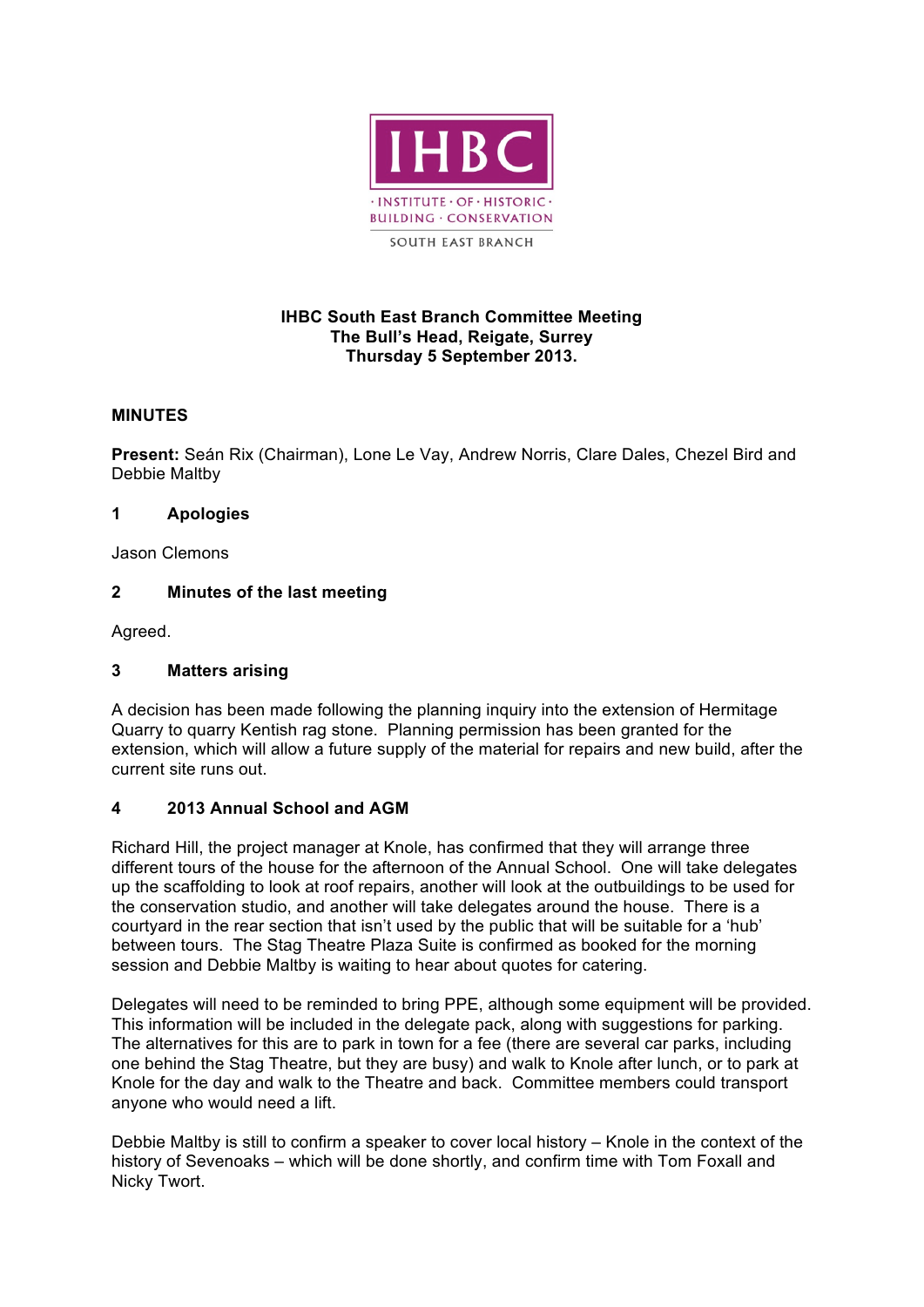Sean Rix will check with Richard Hill about maximum numbers for the tours, as this may limit whether any further bookings can be taken. There would be an option, however, for people to attend only the morning talks.

There have been two bursary requests. These were reviewed by members and it was agreed to approve both. Debbie Maltby will contact them and ask them to be prepared to write a summary of either the morning or afternoon session, to go on the website afterwards.

It was agreed that those members who are able to attend the day will meet at 8.45 – 9.00 at the Stag to set up.

## **5 Branch connection day**

This year the Branch Connection day will be held at the Old Joint Stock in Birmingham on Tuesday the 19<sup>th</sup> November, with a theme of 'discipline'. Clare Dales agreed to attend.

#### **6 Forthcoming events**

Sean Rix confirmed that he will be organising a Wassail in London again this year, which will probably be the first week in December. The Somerset House tour has had to be postponed.

Lone le Vay hasn't heard any further from Brighton and Hove with ideas for events in the area, and will contact them again to see if there are any opportunities.

Clare Dales may have some ideas for CPD events to be held in the Eastbourne area and will communicate any that are organised for wider invite to the branch.

Andrew Norris suggested contacting one of the engineering practices to give a talk on any interesting projects and will contact Clive Dawson of Hockley & Dawson.

Debbie Maltby will contact Hermitage Quarry about a tour, now that the planning inquiry is finished.

# **7 AOB**

As discussed at the last meeting, Sean Rix is to stand down as Chair this year, and Andrew Norris confirmed he will be standing down as Vice Chair. Eimear Murphy has confirmed that she will return as branch rep and sit on the committee. Clare Dales may be able to assist Debbie Maltby with secretarial duties whilst she is on maternity leave.

There is a Council meeting on the 29 September, and one of the items to be discussed is membership. There is an aspiration for the IHBC to become chartered, but a minimum of 5000 members is required, which hasn't yet been achieved. Committee noted that advertising more to different disciplines would be beneficial, and noted that RIBA membership is free if you are in full time education.

#### **8 Date of next meeting**

Annual School and Annual General Meeting, Friday 4 October 2013, Stag Theatre, London Road, Sevenoaks, and Knole House, Sevenoaks.